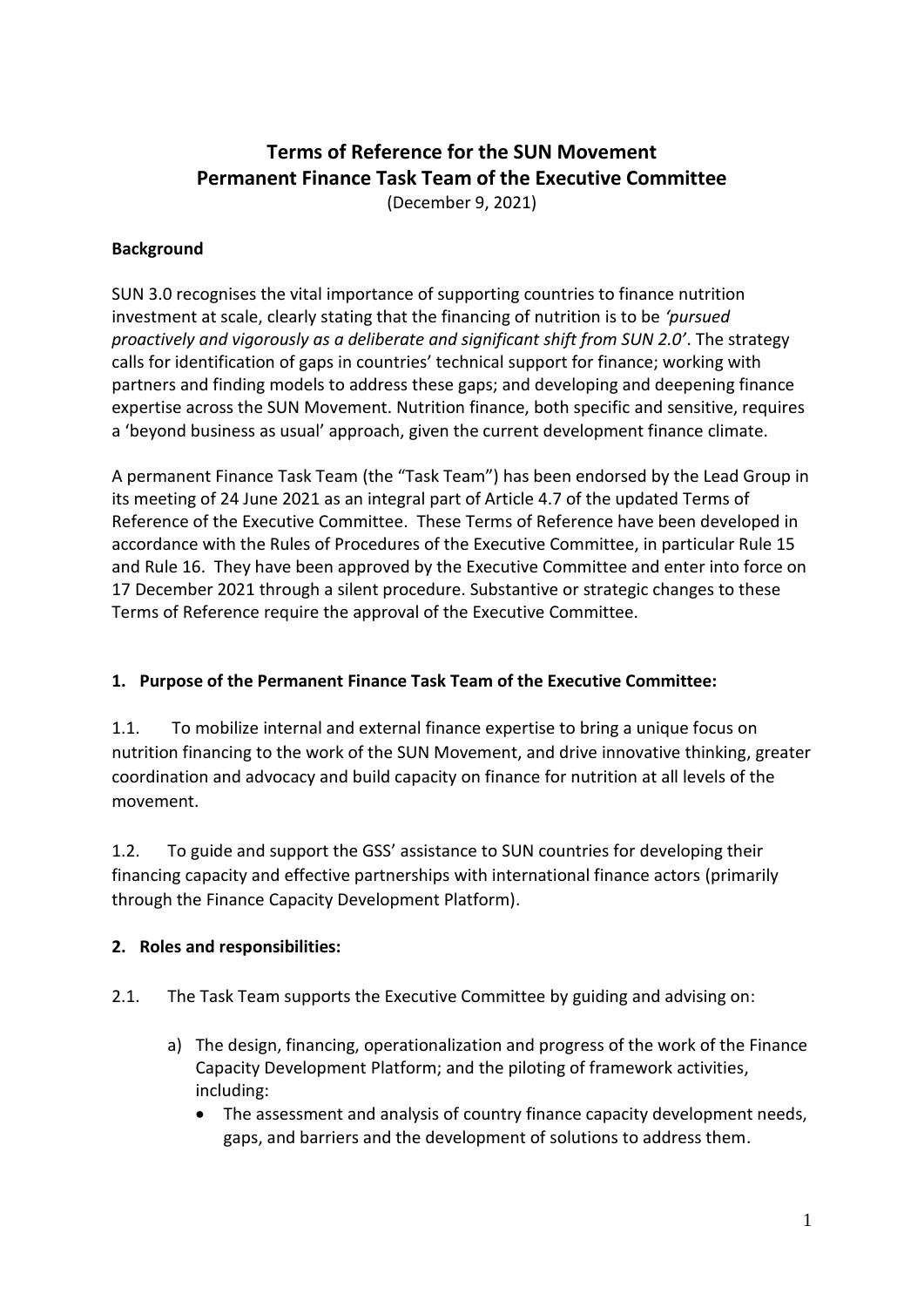- The assessment of finance expertise across the whole Movement and its mobilization in support of capacity development and finance piloting and scaling.
- The mobilization of increased domestic and external resources by SUN member countries, including concessional, non-concessional, blended and private finance for nutrition.
- The design and implementation of adequate mechanisms to support learning on finance across the Movement and between SUN countries and other Movement stakeholders.
- b) The engagement of the Executive Committee to support country domestic and external resource mobilization efforts; and the cultivation and leverage of key opportunities for Lead Group and Executive Committee members on finance and resource mobilization (both domestic and external) advocacy efforts, as well as their monitoring.
- c) The development of recommendations on finance for approval by the Lead Group, to ensure they are soundly set-up, resourced, operationalized, monitored and evaluated.

2.2. The Task Team communicates proactively with the networks and a broader stakeholder group of finance, development, and nutrition actors, including the existing Finance Community of Practice.

2.3. The Task Team reports to the Executive Committee on its support to the Finance Capacity Development Platform and pilot framework activities and to the broader GSS on a quarterly basis, prior to Executive Committee meetings.

2.4. The Task Team provides support to the delivery of the annual SUN Movement progress reports in relation to SUN Countries' nutrition financing efforts.

2.5. The Task Team develops its expected deliverables, for approval by the Executive Committee.

## **3. Composition:**

3.1. Members should be aligned to the aims of the SUN Movement, its values, ethical framework and principles. Membership will span the origins, genders, and diversity of the Movement.

3.2. The Task Team consists of a minimum of eight (8) and a maximum of 12 members, with the possibility of inviting guests on an *ad hoc* basis to provide input on specific topics, where appropriate. The allocation of seats is based on the expertise required, with a balance between experts drawn from SUN countries and networks as well as from the existing Finance Community of Practice and independent finance experts.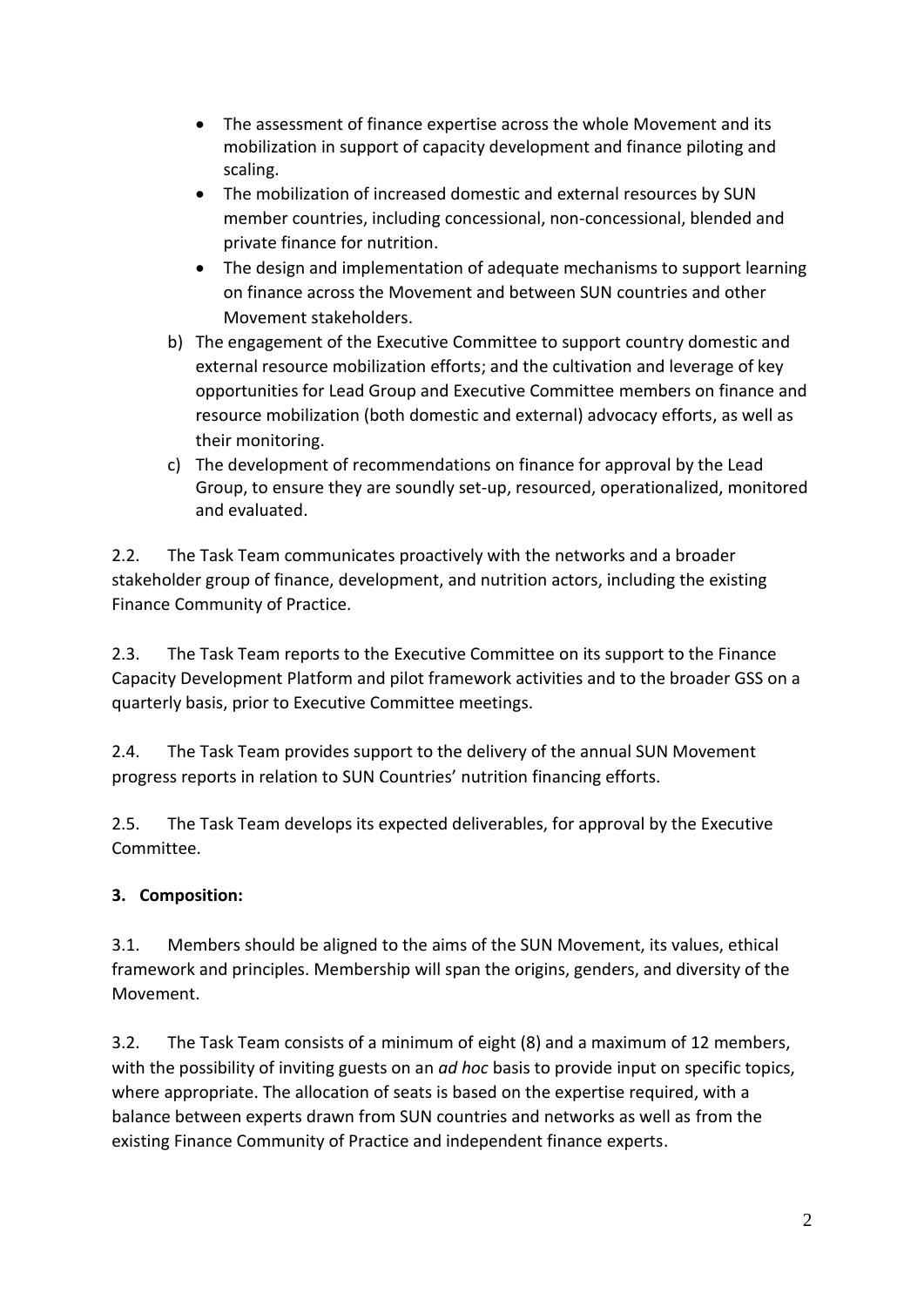- 3.3. Out of the members:
	- Three (3) members of the Executive Committee form *de facto* part of the Task Team: the finance expert member, who chairs the Task Team, and two country members<sup>1</sup>.
	- Four (4) members with appropriate finance expertise are drawn from each of the SUN networks.
	- Additional specialized independent experts should be appointed so that the Task team spans, *ad minima,* profiles including: domestic finance, innovative finance, concessional and development finance , economic regional group finance (e.g. AU or ASEAN in a finance role); private sector (business); and gender smart/transformative finance, with a possibility to reconsider the competency profile of these expert roles and have them approved by the Executive Committee accordingly.

3.4. The SUN Movement Secretariat's Head of Country Action and finance expert(s) have a standing invitation to participate in all Task Team meetings.

3.5. Members serve on a voluntary basis for the good of the Movement and serve the Task Team in a personal capacity.

3.6. The Executive Committee shall confirm the membership of the Task Team.

### 4. **Selection of membership:**

4.1. The two country seats from the Executive Committee are chosen from among the Executive Committee country seats based on expertise in finance, notably domestic finance or nutrition budgeting.

4.2. Profiles for other seats will be published in a transparent manner with a selection process facilitated by the SMS, after validation by the Executive Committee.

4.3. Relevant finance expertise is the primary requirement for selection; each of the SUN networks may propose more than one candidate, with only one seat each guaranteed, if the candidate brings the expertise required.

## **5. Ways of working:**

5.1. The members of the Task Team will work together as a team with global reach, in a trusting, collaborative and transparent manner. Behaviour will follow the values and principles of the SUN Movement. The Task Team should be considered a safe space for open dialogue.

<sup>&</sup>lt;sup>1</sup> According to the Executive Committee Rules of Procedure Rule  $17<sup>1</sup>$ ,